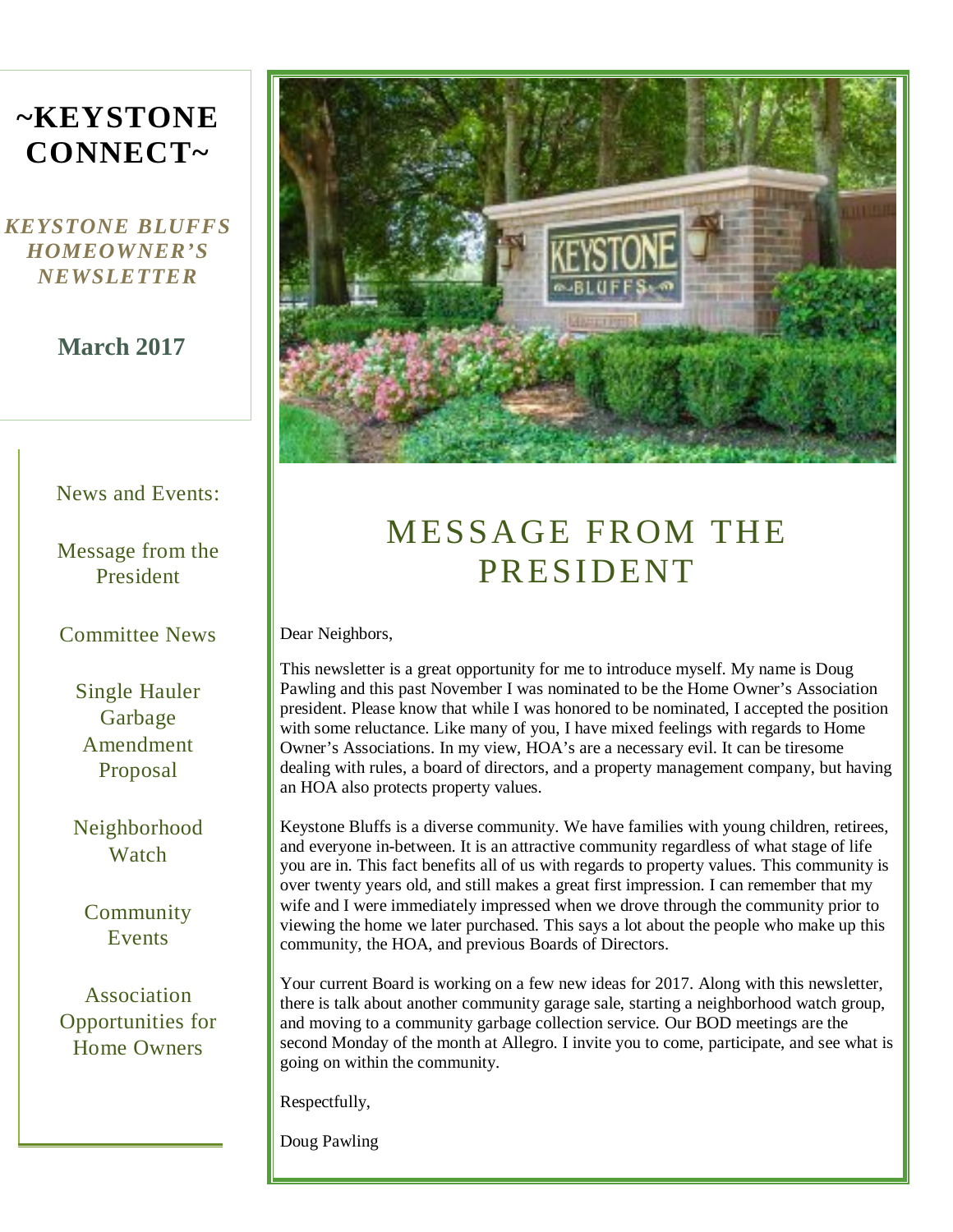# **~KEYSTONE BLUFFS HOA BOARD MEMBERS 2017~**

President: **Doug Pawling** 

 Vice President: **Ed Brown**

Secretary: **Linda Newman**

Treasurer: **Clare Stevens**

Director: **Shawn Price**

Director: **Marianne Donnelly**

# *COMMITTEE NEWS:*

## COMMUNICATIONS

#### **Communication Survey**

We need your help! The Keystone Bluffs Communication Committee has produced a survey to assist us in finding out how best to communicate with our residents, and to find out what *you* want to see and get from *your* HOA. Please take a moment to complete the survey. You can find links to the survey below, or visit our neighborhood website at **[www.keystonehoa.org](http://www.keystonehoa.org/)** and clicking on the link.

 Survey Web link: **<https://www.surveymonkey.com/r/JS6Z89R>** Survey Facebook: **<https://www.surveymonkey.com/r/G98R69Q>**

#### **Stay Connected**

**Keystone Bluffs Facebook page: Keystone Connect**. Keystone Connect is a private Facebook group; if unable to access through request to join on FB please send email your request to be added t[o keystonebluffshoa@gmail.com.](mailto:keystonebluffshoa@gmail.com)

#### **Keystone HOA Website: www.keystonehoa.org**

On the website you will find neighborhood documents, including by-laws, covenants, architectural guidelines, amendments and deed restrictions. You will also find information on submitting architectural changes, such as painting the exterior or your home, putting up a fence and roof replacement. Additionally, the website has a new resident feature, where you will find blogs in regards to recent break-ins and other neighborhood discussion items.

**Neighborhood Communication Board:** Located on Carriage House Lane, in the common area you will find our communication board with minutes of our most current homeowners meeting, and current newsletter.

#### **Pinellas County Water Restrictions**

Irrigation using County Water or Well for unincorporated Pinellas County:

- Frequency: Two Days a Week, One Time per Day
- Hours: 4:00 PM to 10:00 AM (watering prohibited between 10:00 AM and 4:00 PM)
	- Addresses Ending In: Authorized Watering Days:
		- o Even numbers 0, 2, 4, 6, 8 Thursday and/or Sunday
		- o Odd numbers 1, 3, 5, 7, 9 Wednesday and/or Saturday

For additional details, please visit:<http://www.pinellascounty.org/UTILITIES/water-restrict.htm>

#### **Street Light Outages**

It's quick and easy to report a street light outage online at www.duke-energy.com. Click on the Outages link, and then follow the prompts. It's quicker than waiting on the phone for a representative if you have the pole number. The repair is usually handled within a few days. Or, if you prefer to phone, please call Duke Energy Florida's Customer Service at 727-443-2641. NOTE: Each pole has a metal strip (approximately eye height) with the pole number embossed on the strip. Be sure to have the pole number when you call or go online.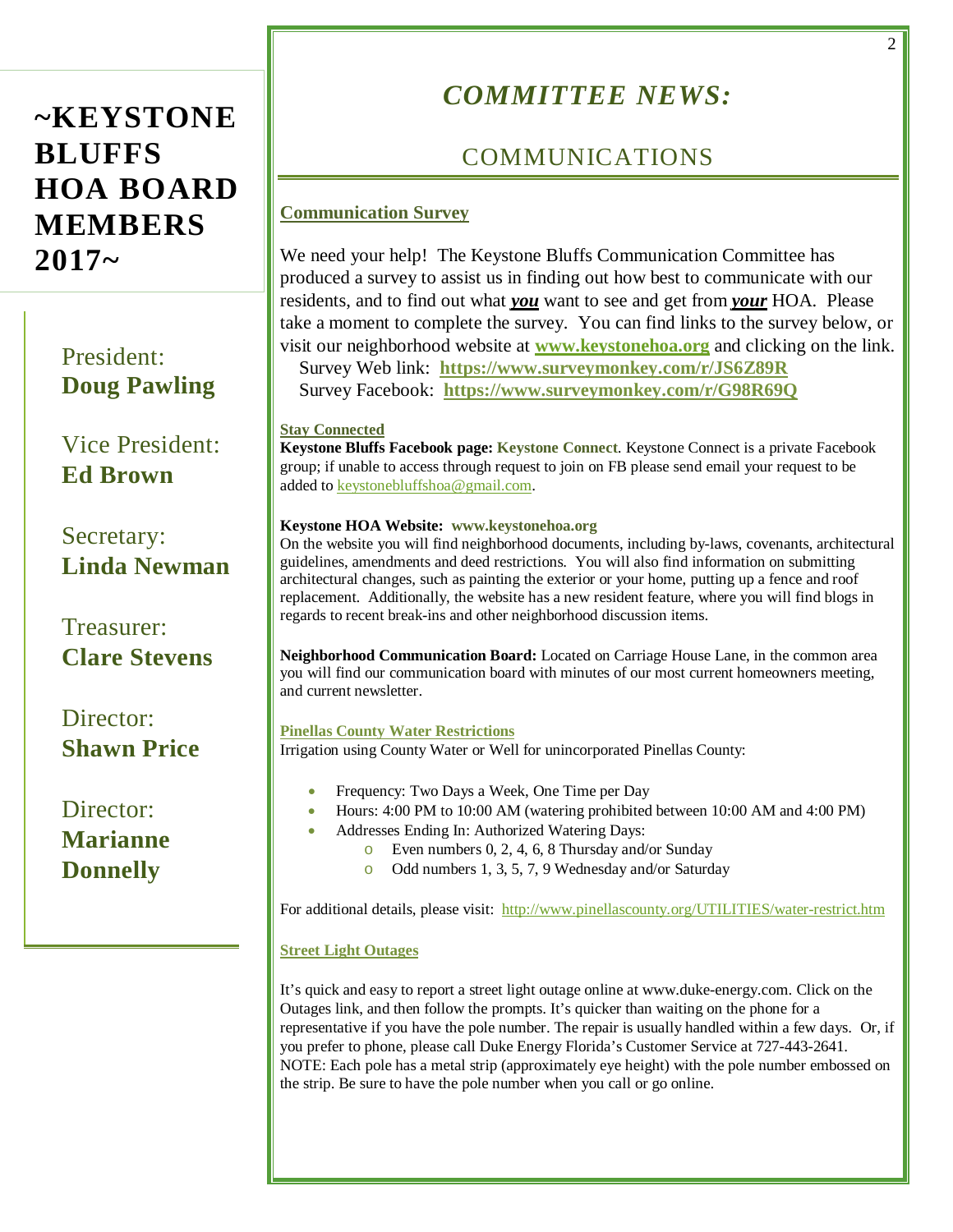|                                                                                             | 3<br><b>KEYSTONE BLUFFS COMMUNICATION SURVEY</b>                                                                                                                                                                                                                           |
|---------------------------------------------------------------------------------------------|----------------------------------------------------------------------------------------------------------------------------------------------------------------------------------------------------------------------------------------------------------------------------|
| <b>Keystone Bluffs</b>                                                                      | 1. Name (optional):                                                                                                                                                                                                                                                        |
|                                                                                             | 2. At what email address would you like to be contacted?                                                                                                                                                                                                                   |
| <b>CONNECT</b>                                                                              | 3. What is your street address and phone number (optional)?                                                                                                                                                                                                                |
| WITH YOUR                                                                                   | 4. Do you rent or own the place where you live (optional)?<br>Own                                                                                                                                                                                                          |
| <b>NEIGHBORS</b>                                                                            | Rent<br>Neither (please specify)                                                                                                                                                                                                                                           |
| $\circleda$<br>WWW.KEYSTONEHOA.                                                             | 5. What is the method you prefer to get information from the HOA?<br>Paper, mail or newsletter delivered to your home                                                                                                                                                      |
| <b>ORG</b>                                                                                  | Email<br>www.KeystoneHOA.Org website                                                                                                                                                                                                                                       |
|                                                                                             | <b>Keystone Connect Facebook Page</b><br>Other (please specify)                                                                                                                                                                                                            |
|                                                                                             | 6. What type of information would you like to see in the HOA newsletter?                                                                                                                                                                                                   |
| <b>FACEBOOK:</b>                                                                            |                                                                                                                                                                                                                                                                            |
| <b>Keystone</b><br><b>Connect</b>                                                           | 7. Would you be interested in volunteering for the Keystone Bluffs HOA in<br>any of the following areas? (Choose as many as applicable)<br><b>Board of Directors</b><br><b>Architectural Review Committee</b><br><b>Communication Committee (website, newsletter, etc)</b> |
| If unable to join the FB<br>page directly, please send<br>an email requesting access<br>to: | <b>Outreach committee -New Committee</b><br><b>Neighborhood Watch -- New Committee</b><br><b>Events Committee - New Committee</b><br><b>Please include contact information for Board and Committee opportunities</b>                                                       |
| keystonebluffshoa@gmail<br>.com                                                             | 8. List the best things about living in Keystone Bluffs, and why.                                                                                                                                                                                                          |
| Join us as a                                                                                | 9. List the least satisfactory things about living in Keystone Bluffs, and what<br>you would like done about them?                                                                                                                                                         |
| Committee or<br><b>Board Member</b>                                                         | 10. Do you have any other comments, questions, or concerns?                                                                                                                                                                                                                |
| Email Linda Newman<br>llinnewman@yahoo.com                                                  | If not completing electronically, please mail completed survey to property<br>manager. AmeriTech Attn: Greg Anderson<br>24701 US HWY 19 Suite 102 Clearwater, Fl 33763                                                                                                     |
|                                                                                             | Looking forward to connecting with our neighbors,<br>The Communications Committee Linda, Clare and Marianne                                                                                                                                                                |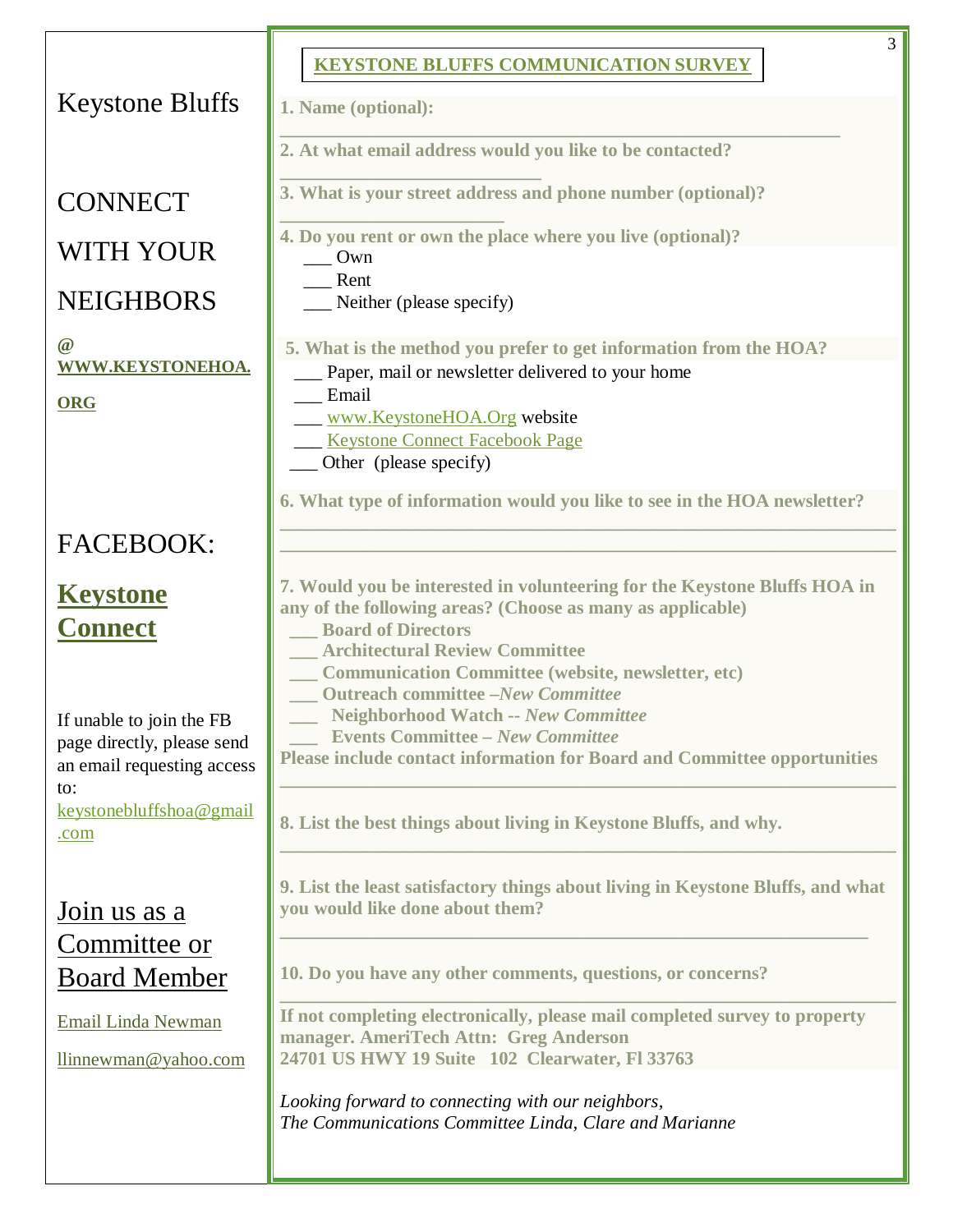### **~Keystone Bluffs Architectural Committee~**

The Architectural committee of Keystone Bluffs has the responsibility of reviewing all architectural requests for homes in the community. Article VII-Architectural Control, of our Declaration of Covenants as well as our Architectural Standards documents govern the design features of our community.

#### Architectural Request Committee Review Considerations:

\*Assure harmony of external design

\* Preserve the value and desirability of the community

\*Be consistent with the provisions of the **Declarations** 

\* Be in the best interest of all owners in maintaining the value and desirability of the properties as a residential community

## **ARCHITECTURAL**

Greetings Neighbors,

We hope the New Year has found everyone happy and healthy. Now that the busy holiday season is over, many of us have turned our attention to home improvements and maintenance. With that in mind, we would like to offer some information on the role of the Architectural committee within our community.

The Architectural committee of Keystone Bluffs has the responsibility of reviewing all architectural requests for homes in the community. Article VII-Architectural Control, of our Declaration of Covenants as well as our Architectural Standards documents govern the design features of our community. It is a requirement of these documents that a request be submitted in writing, through our property manager, for any exterior alteration or color change to any homes. The Architectural Modification request form as well as our Architectural Standards can be found on our Keystone Bluffs website, or by contacting our property manager. Our declarations allow for thirty days for the committee to approve or disapprove requests, but we will strive to notify homeowners in writing within ten business days. To avoid delays we ask that the request form be filled out in its entirety with as much detail as possible. To facilitate requests for exterior paint and roof colors, it is required that a sample swatch of paint colors that are clearly labeled, be painted on a portion of an exterior wall, as well as a sample of the roof shingle to be installed.

In reviewing any application, per our Declarations, the committee must consider, but not be limited to whether its action will;

- 1) Assure harmony of external design
- 2) Preserve the value and desirability of the community
- 3) Be consistent with the provisions of the Declarations

4) Be in the best interest of all owners in maintaining the value and desirability of the properties as a residential community

We hope that this information assists you with any future requests that you might have.

We look forward to seeing you all in the community!

*The Architectural Committee, John, Carolina, and Nancy*

## **SINGLE-HAULER- GARBAGE A MENDMENT PROPOSAL**

After careful consideration of the current situation with garbage collection in Keystone Bluffs and, after discussing the subject at the last two board meetings in January and February 2017, the Board of Directors is asking for your vote on the singlehauler-garbage amendment to the Keystone Homeowner's Association documents. In April you will receive the proposal detailing the Sanitation Company, voting details and costs annually. Having a single garbage hauler will:

- Save money for every homeowner who receives 2 days a week sanitation service.
- Reduce the number of trucks on our roads.
- Reduce the wear and tear that these heavy trucks inflict on our roads.
- Eliminate the speeding garbage trucks that pick-up garbage at only <sup>a</sup> few houses
- Reduce the number of days we see garbage cans in our streets.
- *In our ongoing effort to improve and beautify our community, Your Board of Directors*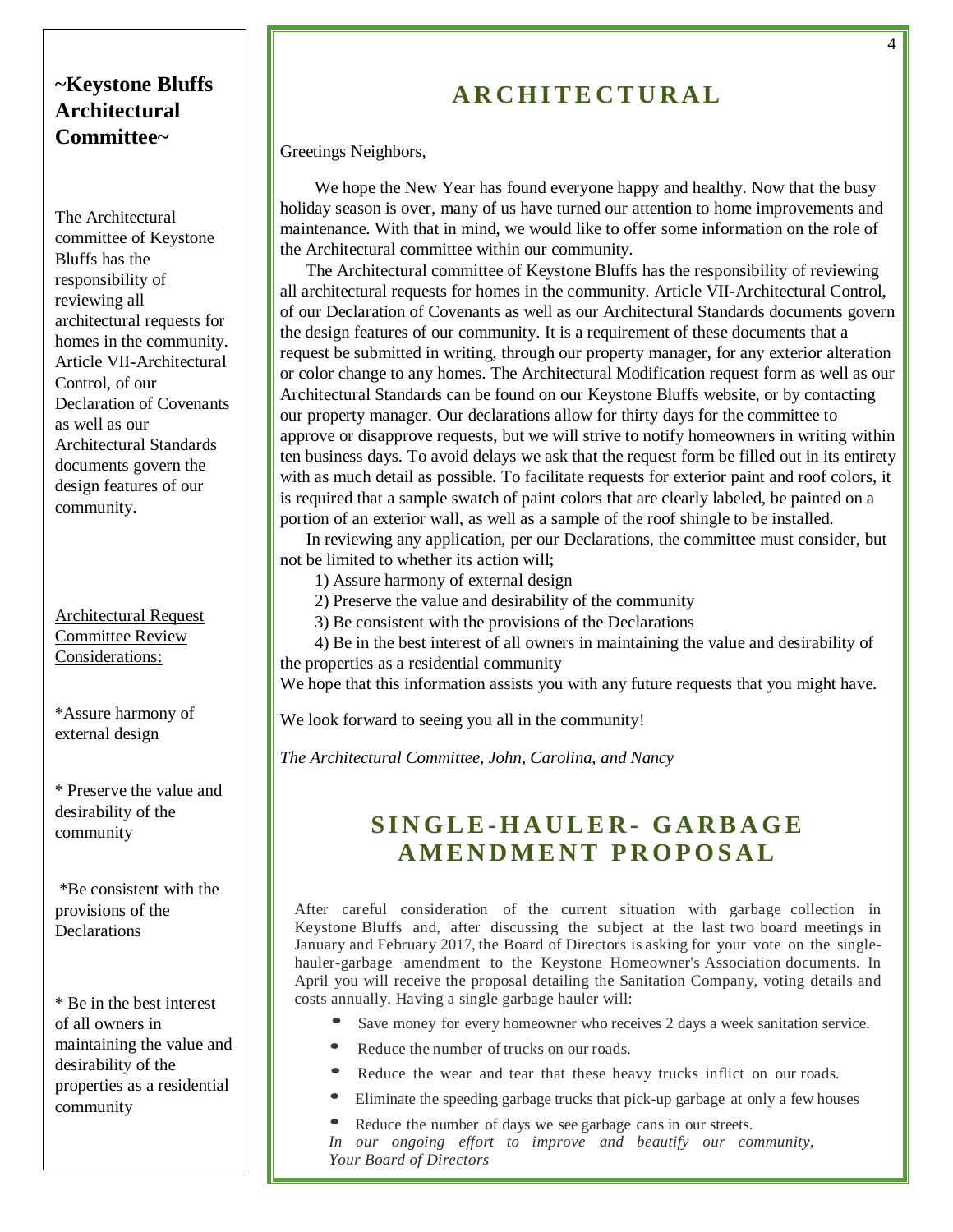#### **~KEYSTONE BLUFFS PROPERTY MANAGER~**

**Ameri-Tech Community Management**

### **Property Manager: Greg Anderson**

[ganderson@ameritech](mailto:ganderson@ameritechmail.com) [mail.com](mailto:ganderson@ameritechmail.com)

### **Office: 727-726-8000**

**Address:**

**24701 US HWY 19 Suite 102 Clearwater, Fl 33763**

## SPRING COMMUNITY EVENTS

## **KEYSTONE BLUFFS SPRING COMMUNITY GARAGE SALE SATURDAY APRIL 22ND 8-2PM**

- East Lake Fire Rescue holds CPR classes every 2nd Wednesday of the month 6-9pm www.elfr.org click on education CPR Class to register
- Visit Eastlakelibrary.com for Book Clubs, Yoga, Parents Morning Out and other fun family focused offerings.
- Pinellas County Spring Break March 13-17th.
- Health Kids Day April 29th YMCA Suncoast John Chestnut Park 10am-2pm visit ymcasuncoast.org for more details
- Valspar PGA Gulf Championship Innisbrook Resort visit valsparchampionsip.com for information on discounted tickets, Kids under 15 free with paid adult, and Family Pack \$99. Toby Keith concert included with Saturday event pass at 6:30pm on March 11 on the grounds of Innisbrook.
- City of Tarpon Springs complete schedule on website www.ctsfl.us
	- o 1st Thursday of Month Sunset Beach Concert Series
	- o 5pm 1st Friday Downtown Tarpon Live Music, Vendors, Restaurants
	- o Saturday April 10am Easter Egg- Stravaganza
	- o April 8-9 Fine Arts Festival

KEYSTONE BLUFFS HOME OWNERS ASSOCIATION MEETING 2ND MONDAY OF EACH MONTH AT 7:30PM HELD AT THE ALLEGRO 1755 EAST LAKE ROAD